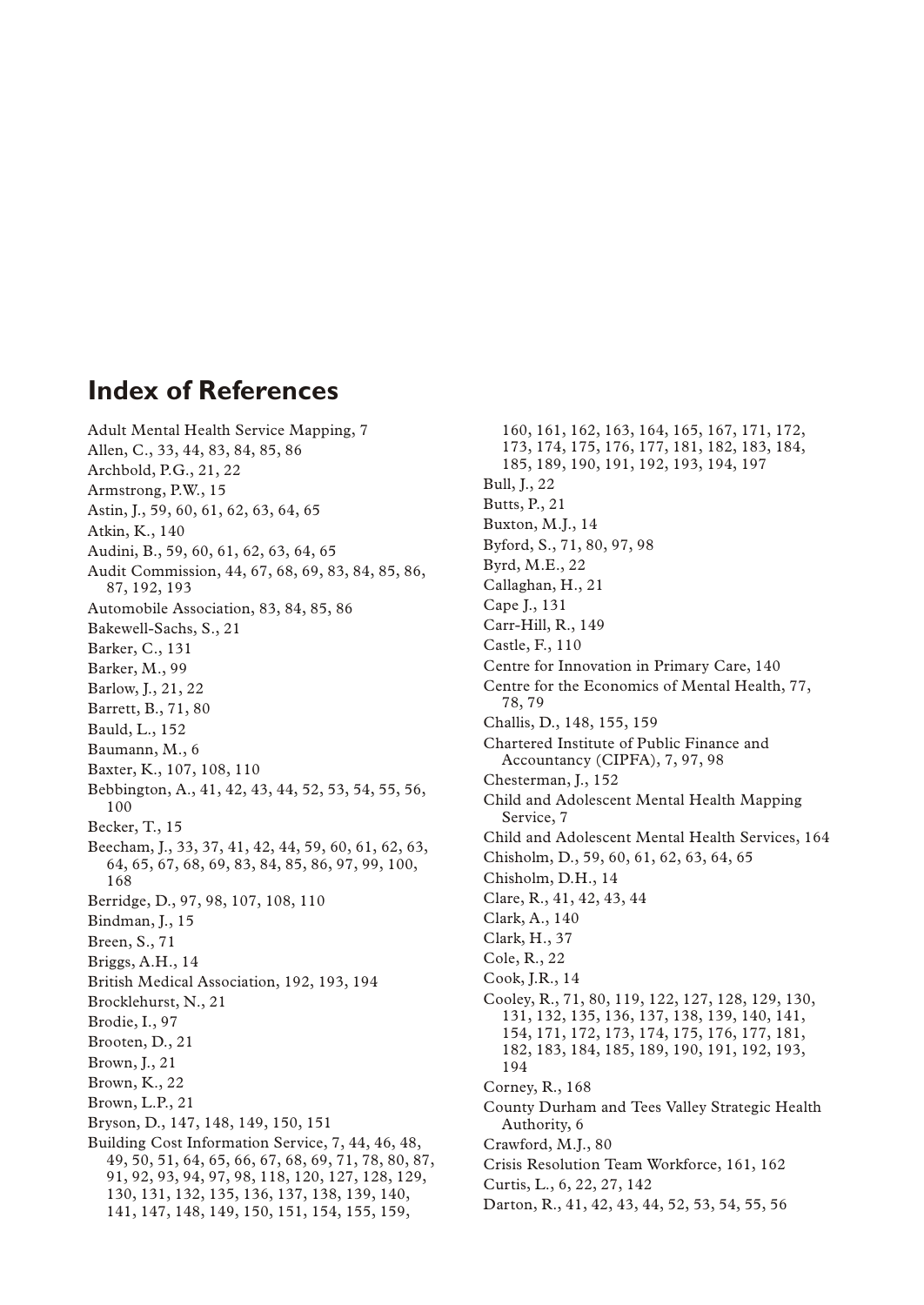Davey, V., 27 Davies, A., 156 Davies, B., 152 Davis, H., 21 Dennett, J., 65, 70, 71, 80, 102, 111, 122, 127, 128, 129, 130, 131, 132, 135, 136, 137, 138, 139, 140, 141, 154, 171, 172, 173, 174, 175, 176, 177, 181, 182, 183, 184, 185, 189, 190, 191, 192, 193, 194 Department for Education and Skills, 100, 101 Department of Health, 27, 33, 37, 41, 44, 46, 47, 67, 68, 69, 87, 92, 97, 98, 99, 128, 129, 130, 131, 132, 135, 136, 137, 138, 139, 140, 141, 142, 144, 147, 148, 149, 150, 151, 152, 154, 155, 160, 161, 162, 163, 165, 172, 181, 182, 183, 189, 190, 191, 192, 193, 194, 197, 198 Department of the Environment, 127, 128, 129, 130, 131, 132, 138, 176, 177, 181, 182, 183, 184, 185, 189, 191, 192, 193, 194 Department of the Environment, Transport and the Regions, 46, 64, 65, 66, 67, 68, 69, 97, 98, 137, 140, 141, 147, 148, 149, 150, 151, 154, 155, 159, 171, 172, 173, 174, 177, 181, 182, 183, 184, 185, 189, 190, 191, 192, 193, 194 Dobbs, J., 135, 137, 139 Dobson, B., 102 doctors.net.uk, 142 Drummond, C., 80 Drummond, M., 14 Dubicka, B., 71 Dunnell, K., 135, 137, 139 Durie, A., 141 Eckenrode, J., 22 Elliott, J., 33 Emerson, E., 33, 83, 84, 85, 86 Ernst & Young, 48, 49, 50, 51, 118 Evans, S., 151 Fernández, J.L., 27 Ferrie, J., 27 Finkler, S.A., 21 Finn, W., 97, 98 Fitzgerald, P., 168 Fitzpatrick, R., 14 Ford, C., 71 Forder, J., 41, 42, 43, 44, 52, 53, 54, 55, 56, 153 Frontier Economics, 28 Gater, R., 160 Gibbs, I., 97, 98 Glendinning, C., 102 Glick, H., 14 Glover, G., 161 Goeree, R., 15 Goldberg, D., 160 Goodyer, I.M., 71 Government Statistical Service, 154 Greenlick, M.R., 21 Gregory, N., 83, 84, 85, 86 Griffiths, J., 142

Griffiths, P., 45 Guiffrida, A., 102 Hallam, A., 70, 83, 84, 85, 86 Hallett, N., 45 Hardy, B., 153 Hardy, J.B., 22 Harrington, R., 71 Harris, R., 45 Harrison, G., 97, 98, 153 Harrower-Wilson, C., 66 Harvath, T.A., 21 Hatton, C., 33, 83, 84, 85, 86 Health and Social Care Information Centre (HSCIC, 7 Heard, S., 45 Henderson, C.R., 22 Henderson, C.R.P, 22 Henry, J.A., 80 Heyse, J.F., 14 Hicks, L., 97, 98 Hirst, M., 140 HM Government, 37 HM Treasury, 22 Holmes, L., 106 Hornbrook, M.C., 22 Hospital Episode Statistics (HES), 7 Hughes, J., 155 Huxley, P., 151, 156 Hyde, C., 66 Hyslop, J., 97, 98 Jackson, G., 160 Järbrink, K., 83, 84, 85 Jeffreys, L.A., 140 Johnston, K, 14 Jolly, D., 27 Jones, D., 22 Jones, D.R., 14 Jones, K., 153 Joyce, T., 33 Judge, K., 152 Kaul, P., 15 Kavanagh, S., 41, 42, 43, 44 Kelvin, R., 71 Kendall, J., 27, 153 Kenner, J., 28 Kernick, D., 143 Kessissoglou, S., 83, 84, 85, 86 Kirk, S., 102 Kitzman, H., 22 Knapp, M., 27, 41, 42, 43, 44, 59, 60, 61, 62, 63, 64, 65, 67, 68, 69, 83, 84, 85, 86, 99, 111, 147, 148, 149, 150, 151, 153 Knapp, M.R.J., 33 Knight, J., 71, 80, 102, 111, 119, 122, 127, 128, 129, 130, 131, 132, 135, 136, 137, 138, 139, 140, 141, 154, 171, 172, 173, 174, 175, 176,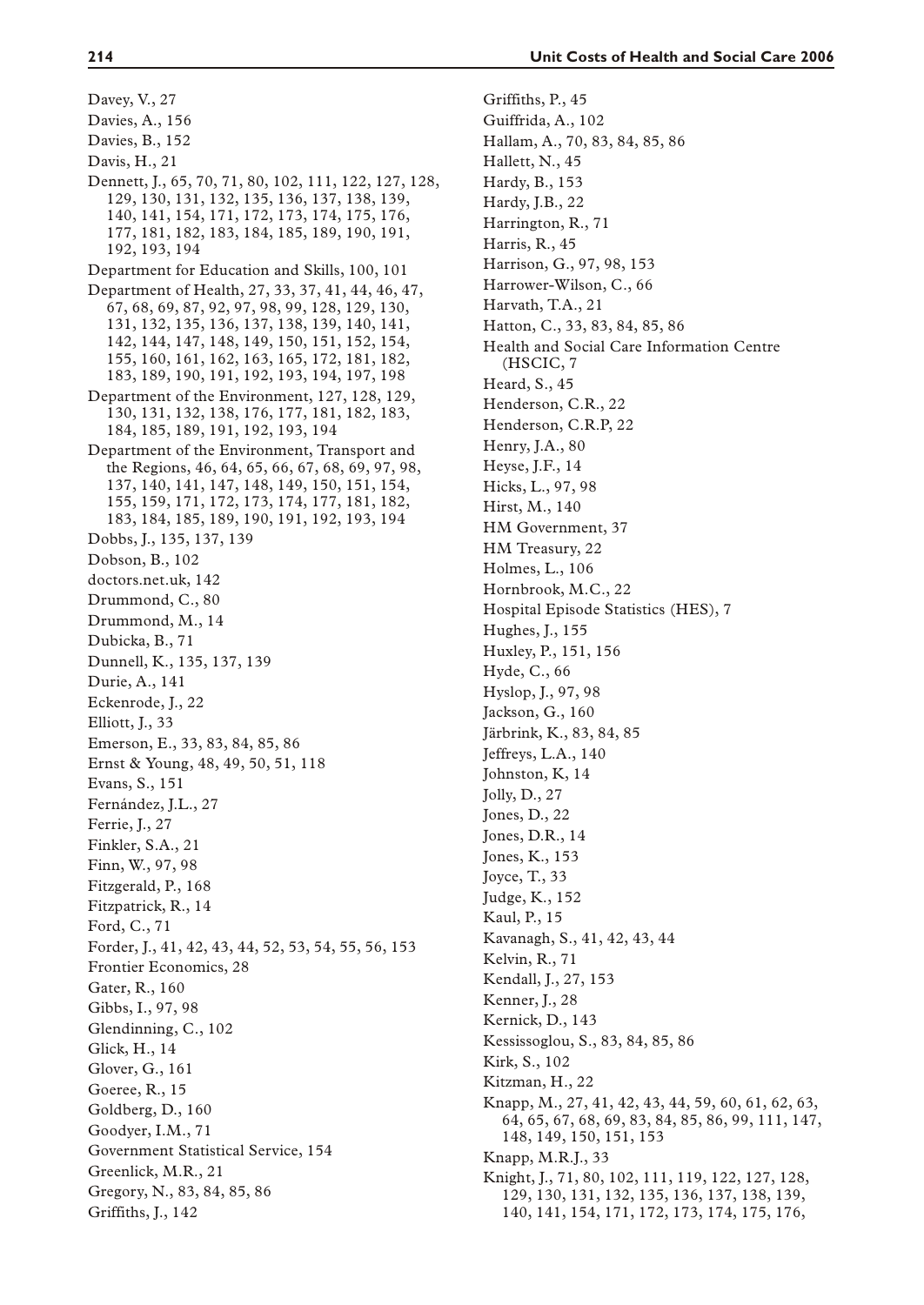177, 181, 182, 183, 184, 185, 189, 190, 191, 192, 193, 194 Kolvin I., 111 Koperski, M., 140 Krijnen-Kemp, E., 33 Kumar, S.,, 21 Laing & Buisson, 7, 41, 42, 43 Laing, W., 44 Lambert, N., 83, 84, 85, 86 Lawton, D., 102 Leech, A., 71 Leese, B., 141 Leland, H., 83, 84, 85, 86 Lelliott, P., 59, 60, 61, 62, 63, 64, 65 Levin, E., 147, 148, 150 Lewis, J., 147, 148, 149, 150, 151 Liddle, M., 109, 110 Linde, K., 161 Livingston, S., 132 Local Authority Workforce Intelligence Group, 147, 148, 149, 150, 152, 154, 155 London Deanery, 142, 189, 190, 191, 192, 193, 194 Lunt, R., 99 Lynd, L., 15 Lyon, J., 99 Manca, A., 14 Mangalore, R., 152 Martin, P., 148 Matosevic, T., 153 McCormick, G., 22 McCrone, P., 111 McIntosh, B., 33 McIntosh, E., 22 Meadows, P., 37 Mercer, G., 27 Middleton, S., 102 Miles, G., 111 Miles, K., 41, 42, 43, 44 Miller, L.L., 21, 22 Miller, M.D., 22 Mogyorosy, Z., 15 Morgan, A., 22 Morrell, C.J., 22 Muijen, M., 160 Mulvihill, C, 22 National Health Service, 189, 190, 191 Netten, A., 6, 22, 27, 41, 42, 43, 44, 52, 53, 54, 55, 56, 65, 70, 71, 72, 73, 74, 80, 83, 84, 85, 86, 88, 97, 98, 102, 111, 119, 122, 127, 128, 129, 130, 131, 132, 135, 136, 137, 138, 139, 140, 141, 142, 143, 148, 150, 153, 154, 155, 156, 159, 160, 171, 172, 173, 174, 175, 176, 177, 181, 182, 183, 184, 185, 189, 190, 191, 192, 193, 194 NHS Employers, 6, 80, 122, 127, 128, 129, 130, 131, 135, 136, 137, 138, 139, 140, 141, 142, 159, 160, 161, 162, 163, 164, 165, 166, 167,

168, 171, 172, 173, 174, 175, 176, 177, 181, 182, 183, 184, 185, 189, 190, 191, 192, 193, 194, 201, 202 NHS Executive, 142 Nigel, R., 149 Nihira, K., 83, 84, 85, 86 Nursing and Midwifery Staffs Negotiating Council, 185 O'Brien, B.J., 15 Oakes, P., 33 Office for National Statistics, 48, 49, 50, 51, 52, 53, 54, 55, 56, 93 Office of the Deputy Prime Minister, 6, 44, 46, 64, 65, 66, 67, 68, 69, 71, 78, 80, 87, 97, 98, 120, 127, 128, 129, 130, 131, 132, 135, 136, 137, 138, 139, 140, 141, 147, 148, 149, 150, 151, 154, 155, 159, 160, 161, 162, 163, 164, 165, 167, 171, 172, 173, 174, 175, 176, 177, 181, 182, 183, 184, 185, 189, 190, 191, 192, 193, 194 Olds, D.L., 22 Olsen, R., 106 Onyett, S., 160, 161, 162, 163 Pang, F., 15 Parsons, C., 110 Patel, A., 15 Patton, R., 80 Pearson, C., 27 Percival, C., 160 Petrou, S., 138 Pilling, S., 131 Pillinger, T., 160 Pinto, E.M., 15 Powers, J., 22 Priestley, M. , 27 Quinton, D., 107, 108, 110 Raynes, N., 37 Rees, T., 97, 98, 153 Reference Costs, 7 Reinhold, D., 143 Renton, A., 138 Rice, N., 14 Richardson, G., 45 Roberts, C., 71, 141 Robertson, J., 33, 83, 84, 85, 86 Roland, M., 141 Romeo, R., 33 Rothwell, J., 71 Routledge, M., 33 Rowlands, J., 99 Roy, A., 149 Royal College of General Practitioners, 52, 53, 54, 55, 56 Royal College of Psychiatrists, 194 Royal Pharmaceutical Society of Great Britain, 132, 176 Rushton, A., 111 Sainsbury Centre for Mental Health, 163